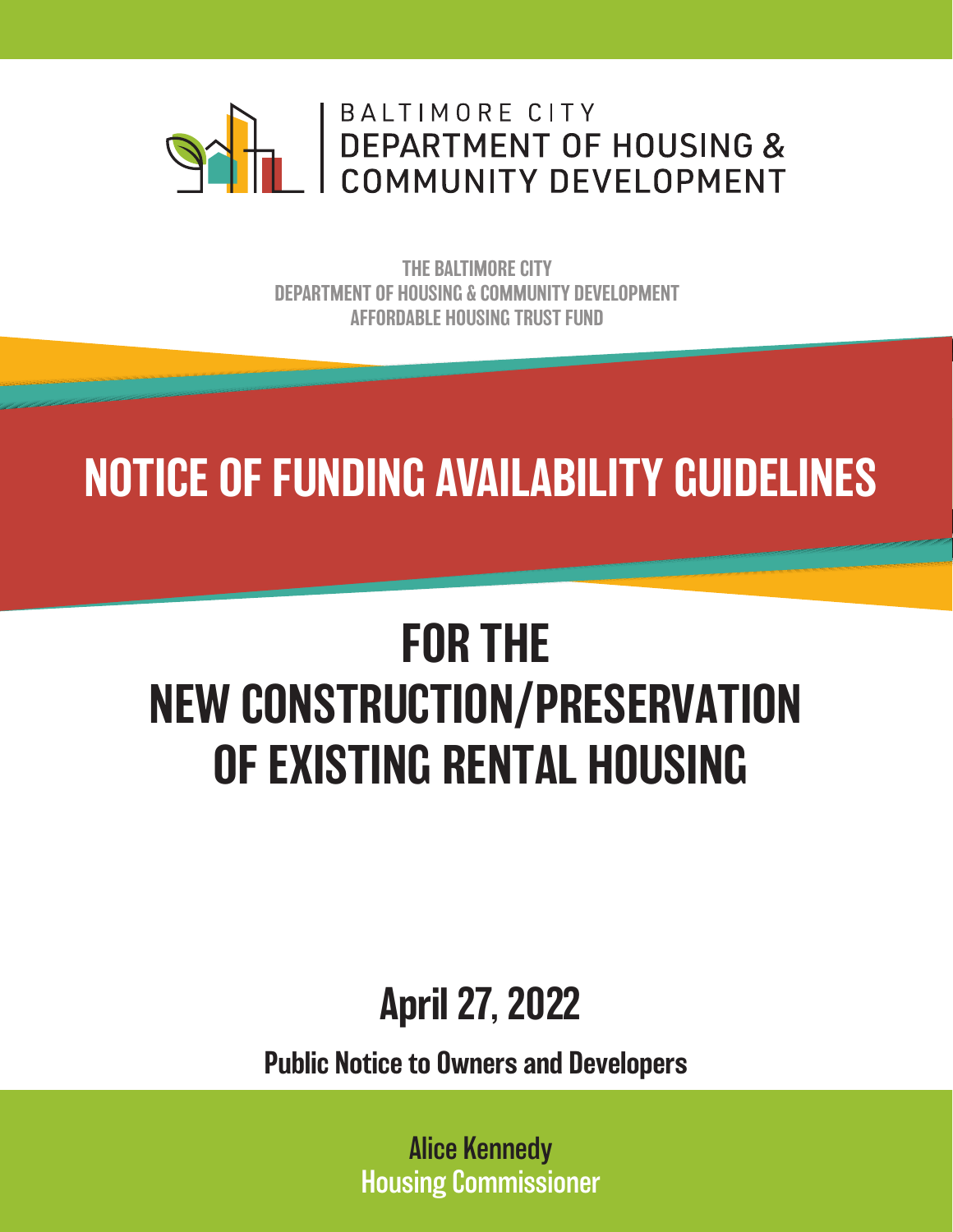### 1. INTRODUCTION

Through this Notice of Funding Availability (the "NOFA"), the Baltimore City Department of Housing and Community Development ("DHCD") is making up to \$6 million available from the Affordable Housing Trust Fund ("Trust Fund") to support new construction of affordable rental housing and/or rehabilitation of existing rental projects for affordable housing. This NOFA includes a designation of 10% for emerging developers, who are defined as: Developers who have completed at least three (3) and no more than five (5) projects. Emerging developers will be eligible to use Affordable Housing Trust Fund awards to support operating costs associated with their project.

The Department is seeking projects that are impactful and that will leverage additional investment. Applicants must be able to demonstrate that they met all State and established organizational standards associated with the new construction and/ or preservation of existing affordable rental projects as further described in this NOFA.

In order to be considered for funds, applicants must demonstrate that they have the capacity to complete and occupy projects within two (2) years of executing a Funding Agreement including securing site control and committed sources of funding and that their project meets or will meet all applicable City, State, and Federal rules and regulations.

The Trust Fund was established to support the housing needs of the City's low and very-low income households. Spending requirements, established under Article I, Section 14 of the City's Charter compels that all Trust Funds be spent on housing and housing related activities for households earning 50 percent or less of Area Median Income ("AMI") as defined by the Department of Housing and Urban Development ("HUD"), and that at least half of the available Trust Fund are spent on households earning 30 percent or less of the AMI. Additional information about the Trust Fund can be found at: https://dhcd.baltimorecity.gov/nd/affordable-housing-trust-fund. This NOFA seeks to make funds available that support DHCD's community development goals and strategies outlined in its Framework for Community Development, which can be found at: https://dhcd.baltimorecity.gov/m/community-developmentframework, and to integrate affordable units as part of broader mixed-income housing strategies. The 2021 Area Median Income can be found at:

https://www.hudexchange.info/programs/home/home-income-limits/

To be considered for an award of funds, applicants will be required to meet the Threshold Requirements as further specified in this NOFA and to receive a minimum score of 105 points. Scoring will be based on project feasibility, community engagement, and achieving equity. Applicants may choose to qualify for Bonus Points.

Applications will be reviewed by an interagency panel comprised of City representatives. Recommendations for awards will be provided to the Housing Commissioner who, at their discretion, makes the final decision.

Further information and guidance regarding eligible applicants, application requirements and scoring are included in these guidelines. Prospective applicants are encouraged to read this document thoroughly, attend the information session and to submit questions.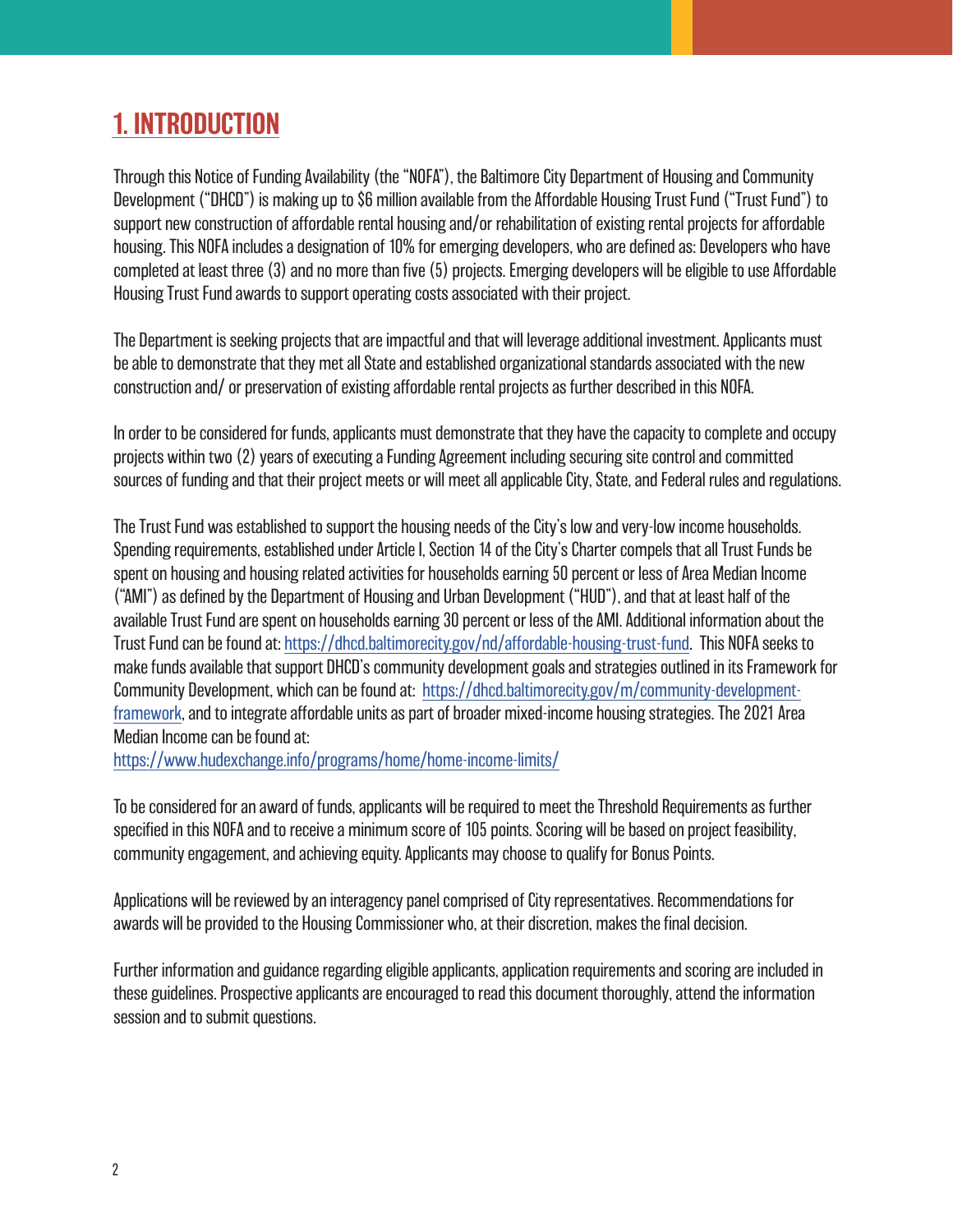#### 2. ELIGIBLE APPLICANTS

This NOFA is limited to applicants that are either a Non-Profit, For-Profit or Joint Ventures that are seeking funds for the new construction-rental and/or preservation of existing rental. Eligible applicants should be able to demonstrate the following:

■ Articles of Incorporation expressly documenting the primary purpose of the organization and By-Laws that, at a minimum, establish terms for the board of directors, officers, stewardship, conflicts of interest, ownership and resale limitations, and dissolution.

## 3. FUNDING LIMITS

Eligible applicants can request a maximum of \$1,000,000 per project. Applicants may submit more than one request for funds but will be required to rank projects in priority order and will also need to demonstrate the organizational capacity to implement projects. Applicants that request funds for multiple projects in the same community will be required to demonstrate these projects support a community plan or other strategic revitalization initiative, and to provide market data supporting the need for long term affordability. Market data will be required during the underwriting process. Additionally:

- Trust funds can be used to fund up to 33% of a project's Total Development Cost or a maximum of \$1,000,000 per project, whichever is less
- Subject to the cap stated above the maximum request per unit is \$20,000 for fewer than 10 units and \$50,000 for projects with 10 or more units for households earning 50% AMI (Area Median Income), adjusted for family size.
- Subject to the cap stated above the maximum request per unit is \$120,000 for fewer than 10 units and \$150,000 for 10+ units for units at 30% AMI, adjusted for family
- Up to 25% of the total requested amount of funds can be used for predevelopment and acquisition costs combined. If funds will be used for acquisition cost, proof of site control will need to be presented at the time of request. Documentation can include a copy of the deed of the property, a copy of the sales contract and an executed land disposition agreement.
- Up to 10% of the total requested amount of funds can be used for operating costs directly related to the project's implementation.

## 4. ELIGIBLE USES OF FUNDS

Funds can be requested to support predevelopment and construction costs, provided that the request does not exceed the maximum stated in the Funding Limits section of this NOFA. Eligible uses of funds include:

- Construction and or rehabilitation
- Demolition
- Stabilization of non-City-owned properties
- Acquisition of multi-family buildings with at least three (3) units
- Architectural and Engineering
- Environmental assessment and testing
- Market and Financial Feasibility Analysis
- Carrying Costs
- Legal Fees associated with closing, financing, and drafting legal documents necessary for development
- Customary Landscaping
	- ► Parking, Infrastructure, and utilities
	- ► Mixed-use buildings that include ground floor retail
	- ► Trust funds can be requested for residential units only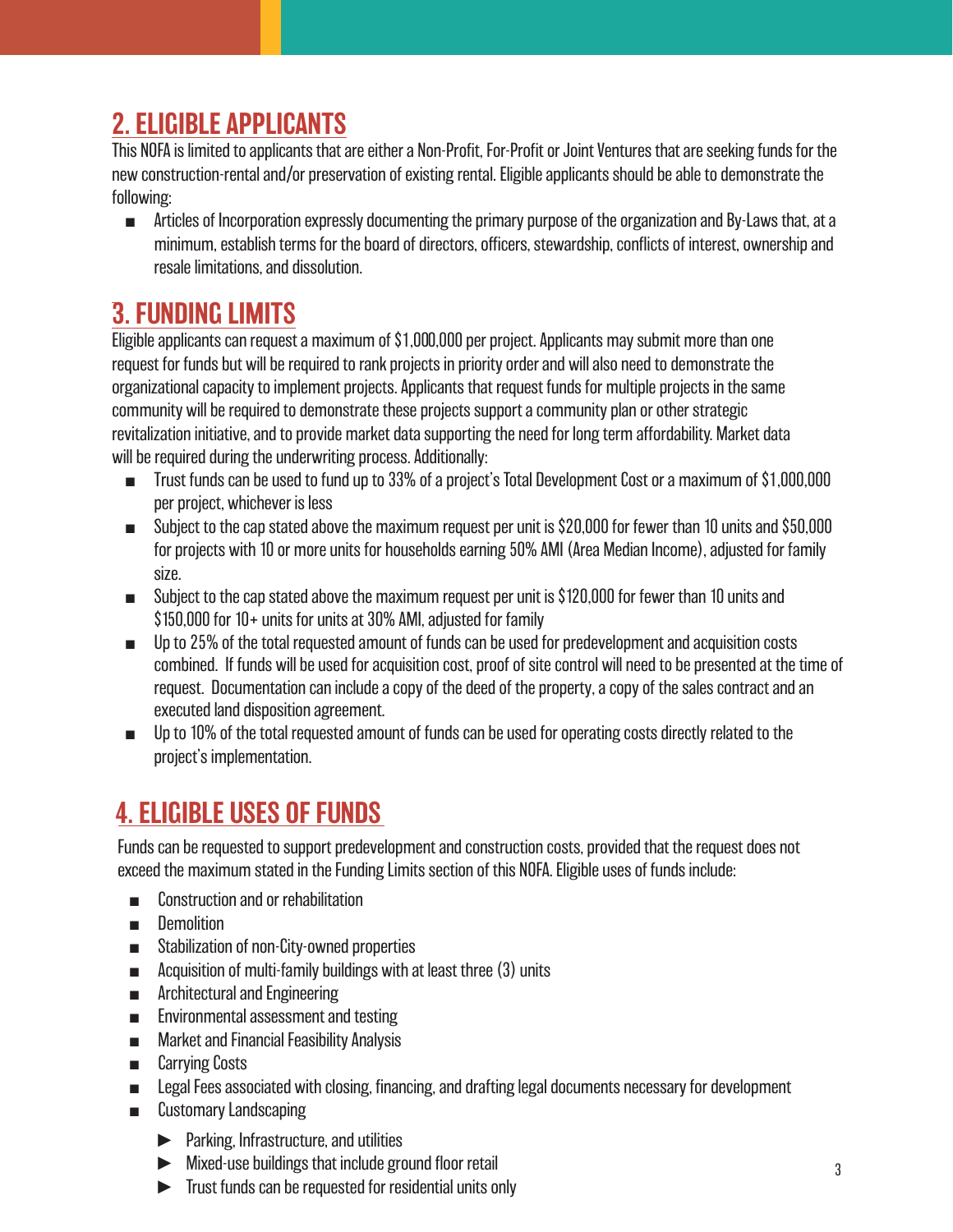#### 5. INELIGIBLE USES OF FUNDS

Funds may not be used for the following:

- Acquisition of City-Owned Properties
- Acquisition of properties through Receivership
- Acquisition of properties through Tax sale
- Staff that are not directly related to predevelopment, construction, or maintenance of the project
- General operating costs such as rent, utilities, or operating supplies
- Relocation
- Repayment of existing loans or liens
- Community gardens or urban agriculture uses
- Projects that support a specific religious or other affiliation
- Commercial, retail, or economic development uses
- Costs associated with the preparation of this NOFA submission

#### 6 . PRE-PROPOSAL CONFERENCE & ADDITIONAL QUESTIONS

DHCD will hold a pre-proposal conference on May 4, 2022, from 5 p.m. to 6:30 p.m. EST. The meeting can be accessed using the link or the call-in information provided below.

Video Address: 23413610368@bmore.webex.com

You can also dial 173.243.2.68 and enter your meeting number.

Audio conference:

United States Toll - +1-408-418-9388 - Access code: 2341 361 0368

[https://bmore.webex.com/bmore/onstage/g.php?MTID=e2cab8f0764279bd5a25a2d0fa47c5da5](https://bmore.webex.com/mw3300/mywebex/default.do?nomenu=true&siteurl=bmore&service=6&rnd=0.433624929098955&main_url=https%3A%2F%2Fbmore.webex.com%2Fec3300%2Feventcenter%2Fevent%2FeventAction.do%3FtheAction%3Ddetail%26%26%26EMK%3D4832534b0000000504a54c058de265182d39f5a6eec9bcb0f9389b5dccfb2dc5715b4621a3e2c289%26siteurl%3Dbmore%26confViewID%3D222221590576796577%26encryptTicket%3DSDJTSwAAAAUe6_lmyPRLxT0e4XZLMmXTdCN3xLcKe5xZSNA0ozSTuw2%26)

Additional questions regarding the NOFA can be submitted by email to: [DHCD.AHTFNOFA@baltimorecity.gov thr](mailto:DHCD.AHTFNOFA@baltimorecity.gov)ough May 6, 2022. Please be advised that questions not submitted electronically or by the May 6 deadline will not be answered. Responses will be posted on DHCD's website by May 16, 2022.

#### **SCHEDULE**

| Event                                    | <b>Date</b>             |
|------------------------------------------|-------------------------|
| Post NOFA                                | April 27, 2022          |
| Pre-proposal Conference                  | May 4, 2022             |
| Submission Deadline                      | June 10, 2022           |
| <b>Review and Scoring of Submissions</b> | June 13 - July 15, 2022 |
| Notification of Awards                   | Week of August 1, 2022  |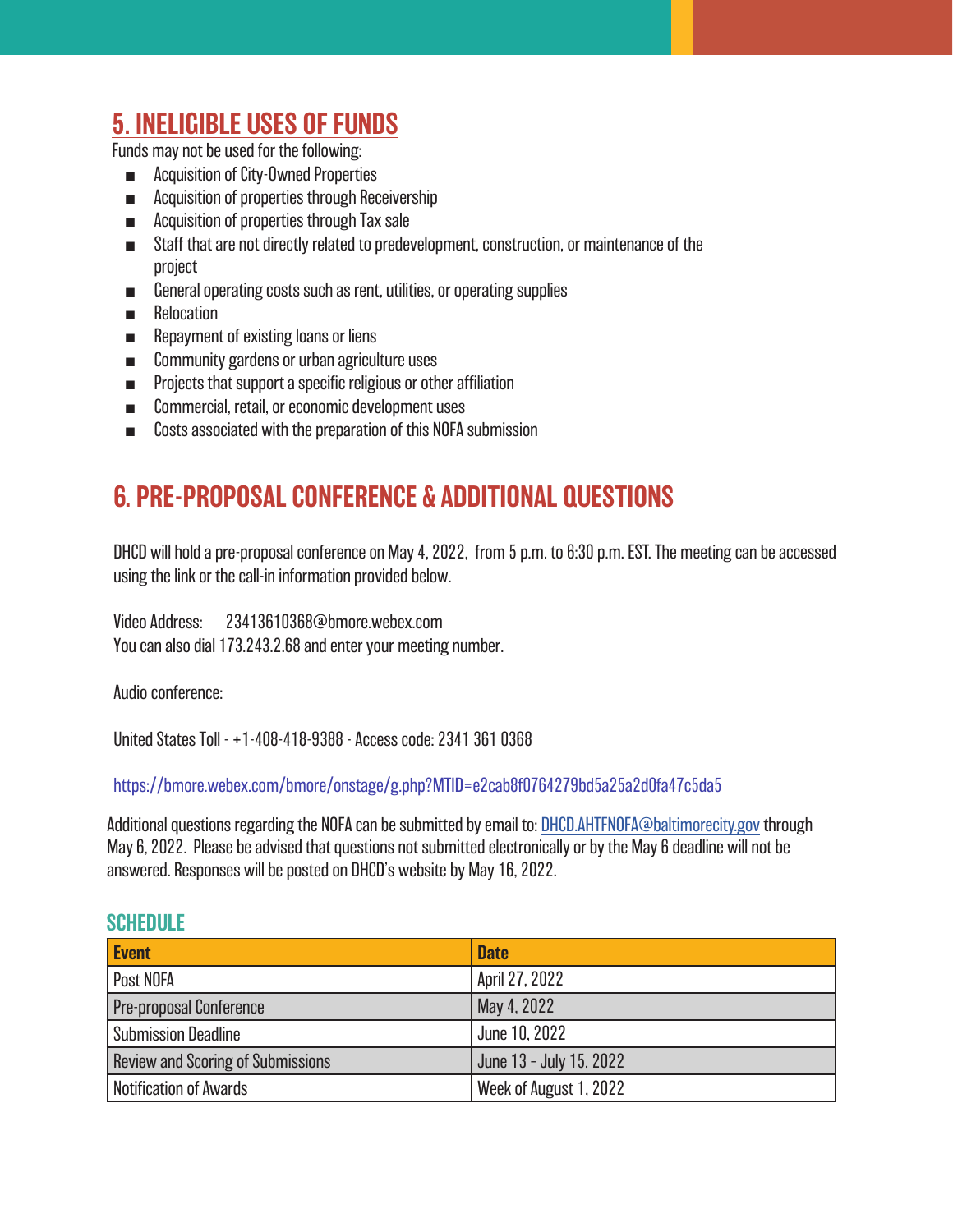## 7. APPLICATION, SCORING AND BONUS POINTS

The NOFA consists of four parts: Threshold information, financial review, scored criteria and signed certifications and authorizations.

Following the submission deadline, DHCD staff will provide a summary of all applications received that includes the following: applicant name, proposed project, location and units, project total development cost, amount of Trust Funds requested. This summary will be posted on DHCD's website at:

https://dhcd.baltimorecity.gov/nd/affordable-housing-trust-fund.

#### 8. THRESHOLD REVIEW

Threshold review includes organizational, financial and compliance-related documentation and is used to determine whether an application is eligible for review. Examples of threshold requirements in this NOFA include, but are not limited to: Commitment to comply with the City's Minority and Women's Business Participation (MBE/WBE) and Local Hire requirements; being in good standing with the State of Maryland and meeting the Trust Fund requirements. Applicants must include all items on the threshold checklist or the application will be determined to be ineligible for review. DHCD will notify applicants electronically whether their application has met threshold review and will post an updated summary on its website.

The following documents will be required for threshold review:

- Authorization to Submit signed by a member of the lead applicant who is authorized to negotiate with the City and to sign a Funding Agreement
- Certification of Compliance
- Owned Property Disclosure
- Financial and organizational disclosures
- Completed and signed application

#### 9. AFFORDABILITY RESTRICTIONS

All units funded through the Trust Fund must restrict leasing and occupancy of those units for a period of at least 30 years to those households that have incomes that do not exceed 50% of the AMI.

#### 10. LOCAL HIRING PLAN

All submissions must include a Local Hiring Plan that details how residents who live in the community where the proposed project is being built will have access to jobs and how individuals with barriers to employment, including citizens returning from incarceration, will be recruited, provided training and other efforts towards affirmatively hiring. Applicants seeking hiring-related bonus points should document how they will meet work hours related to construction and new hires from apprenticeship programs.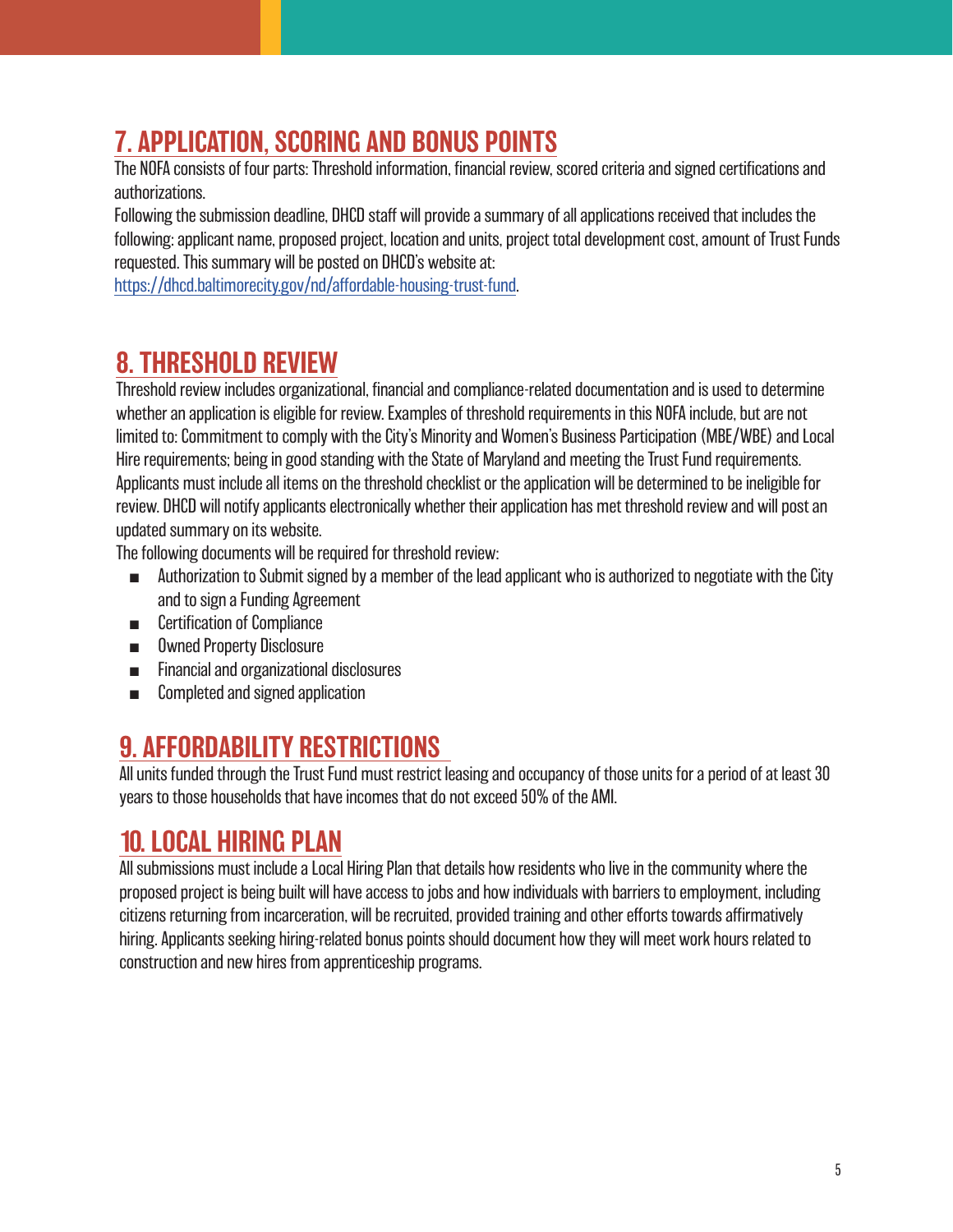## 11. CITY PREVAILING WAGE RATES

The City's Prevailing Wage Law requires that for construction contracts in excess of \$5,000, every mechanic, laborer or apprentice shall be paid at a rate not less than the prevailing hourly wage rate established by the Board of Estimates and set forth in the City Code, Article 5, Subtitle 25, Section 25-2. No hourly employee other than an apprentice shall be paid less than the lowest classification for the project. The applicant's contractor must post the prevailing wage or face fines of \$20 per day per section 25-5 of Article 5, Subtitle 25 of the City's Code. If an employer does not pay the prevailing wage, a contractor must make restitution and pay a fine of \$50 per day that the employee was underpaid per Section 25-7 of Article 5, Subtitle 25 of the City's Code. The contractor must maintain payroll records and preserve them for three (3) years as per the Code provision and submit project payrolls for themselves and their subcontractors to DHCD and to the City's Wage Commission.

Late submissions are subject to a fine of \$10 per day per Section 25-9 of Article 5, Subtitle 25 of the City's Code. 2021 Prevailing Wage rates can be found at:

https://civilrights.baltimorecity.gov/sites/default/ files/2020%20APPROVED%20PREVAILING%20WAGE%20RATES.pdf

#### 12. GREEN BUILDING AND SUSTAINABILITY REQUIREMENTS

Applicants are required to comply with the City's Green Construction Law. See Part XI of the Baltimore City Building, Fire and Related Codes for more information: https://ca.baltimorecity.gov/codes/Art%2000%20-%20Bldg,%20Fire. pdf. Only 1 and 2 family dwellings and certain multi-family projects are exempt from the Green Construction Law. All multi-family dwellings must complete a Green Construction Statement of Compliance to determine whether the Green Construction Law is applicable to the project. Applicants may contact Katy Byrne at 410-396-4140 or by email at Kathleen.byrne@baltimorecity.gov for additional information regarding the City's Green Construction Requirements.

#### 13. DEMOLITION

Any demolition that is a part of the housing project must comply with federal, state, and local demolition laws, regulations and applicable industry standards governing public health and safety in demolition.

#### 14. UFAS/ACCESSIBLE UNITS REQUIREMENTS

Federal law requires that at least five percent (5%) of all units in the project must fully comply with the Uniform Federal Accessibility Standards (UFAS) requirements for persons with mobility impairments and at least two percent (2%) of all the units must fully comply with the UFAS requirements for persons with hearing or vision impairments (§8.22 of Section 504 of the Rehabilitation Act of 1973). All projects must comply with construction requirements of both the Fair Housing Act and the Americans with Disabilities Act (ADA), as applicable.

All UFAS Units should be integrated throughout the project and should not be concentrated in any particular building or area.

All units must be certified as compliant with UFAS requirements by an architect acceptable to the Department of Justice at the Developer's expense.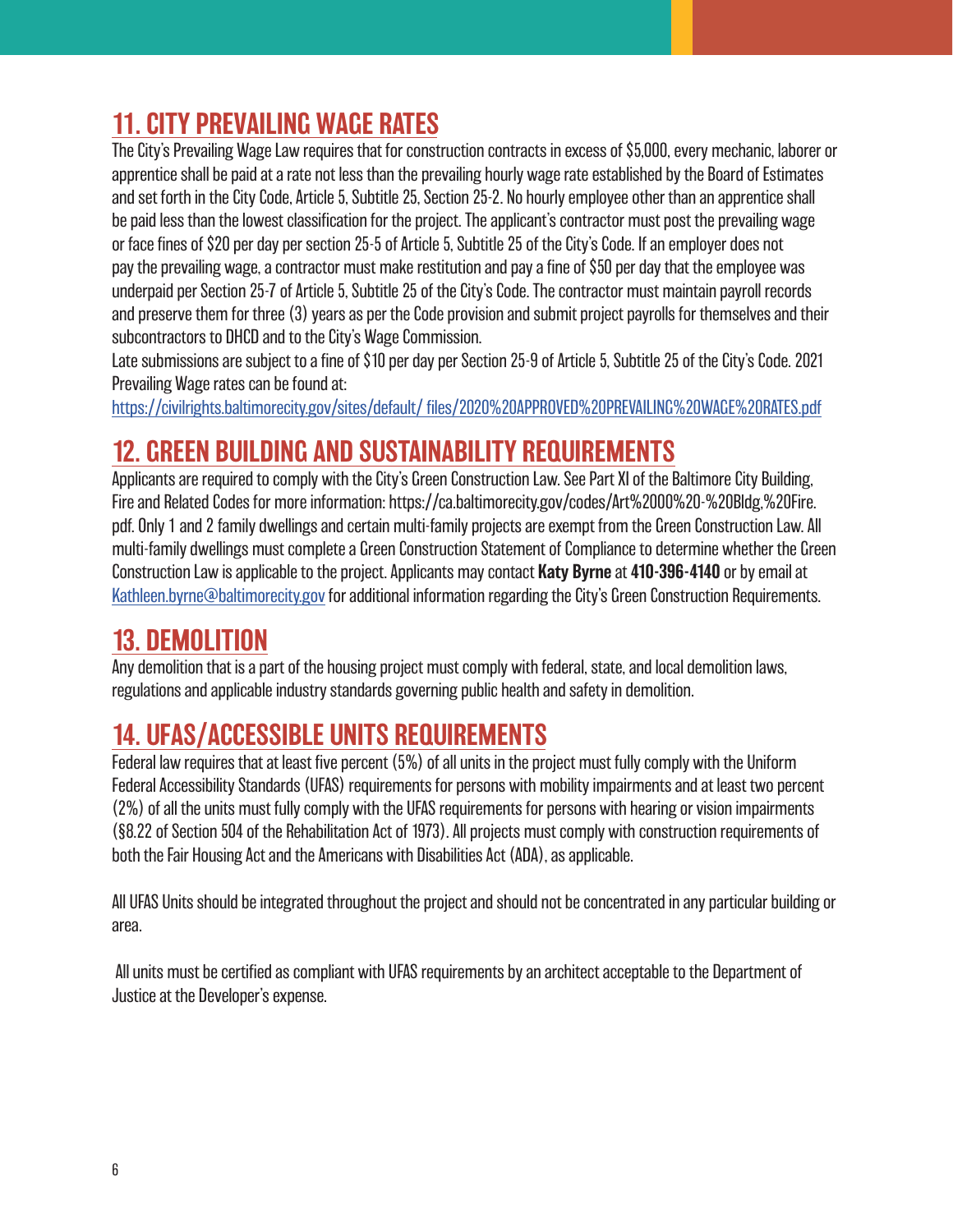#### 15. SCORING CRITERIA

Applications that meet all Threshold criteria will be scored and evaluated according to the following criteria: project feasibility; community engagement and participation and achieving equity. Scored criteria is intended to ensure that awards are made to proposals that meet the Trust Fund's criteria and have a demonstrated impact on reducing the housing burden for the City's low and very-low income households, can leverage other sources of funds, can meet City, State and private lenders' underwriting criteria, and can be completed within a reasonable timeframe.

Qualified applications may receive a maximum score of 170 points. To be considered for an award of funds, applicants must receive a minimum score of 105 points. Applications will be reviewed and scored by panel members and then a composite score will be determined.

#### 16. PROJECT FEASIBILITY (68 maximum points)

This section enables DHCD to determine whether projects are ready to proceed and that the applicant has the experience, staff and consultants in place to ensure a successful outcome. The requested information must demonstrate that projects are ready to proceed and can be completed within a 24-month time frame of executing a Funding Agreement with DHCD.

Applicants are asked to demonstrate that their projects are financially feasible, that the applicant has the capability of leveraging additional public and or private funds and that they have the capability to manage a development team with sufficient experience to undertake and complete the proposed project. As part of demonstrating a project's feasibility, applicants are required to submit a development budget which lists all funding sources and uses needed to complete the proposed project and the status of the funds (e.g. Committed/ approved, pending, not yet requested).

Applicants must submit letters of interest or letters of commitment from all participating funding sources including the State, private foundations, investors, construction and permanent lenders in the event funds are requested to support rental equity or tenant conversion projects. The applicant must specify the intended property management company for the project and include a detailed list of the management company's qualifications, track record, and demonstrated capacity to manage the proposed project.

| Applicant Team Qualifications. The project team experience will be reviewed and scored in the application            |  |
|----------------------------------------------------------------------------------------------------------------------|--|
| review. Please provide resumes for the project leaders and principle contributors that include background            |  |
| information when applicable for similar projects completed.                                                          |  |
| Financial Feasibility. The financial statements, pro-forma and other financial background documentation will be   43 |  |
| evaluated and scored. The score for this section will be based on the projected ability to complete the proposed     |  |
| project effectively.                                                                                                 |  |

Construction budgets should include a line item for builder's profit, overhead, construction management. Administration and reimbursable costs for architecture and engineering should be included as separate line items. Construction costs should reflect prevailing wage rates for all employees including City Prevailing Wage rates as specified above.

In the event funds are requested for an existing occupied building, the pro-forma must also include the following: current debt structure, operating subsidies, supportive services being provided, current occupancy status of units and rents including the AMI of tenants and the portion of rent paid.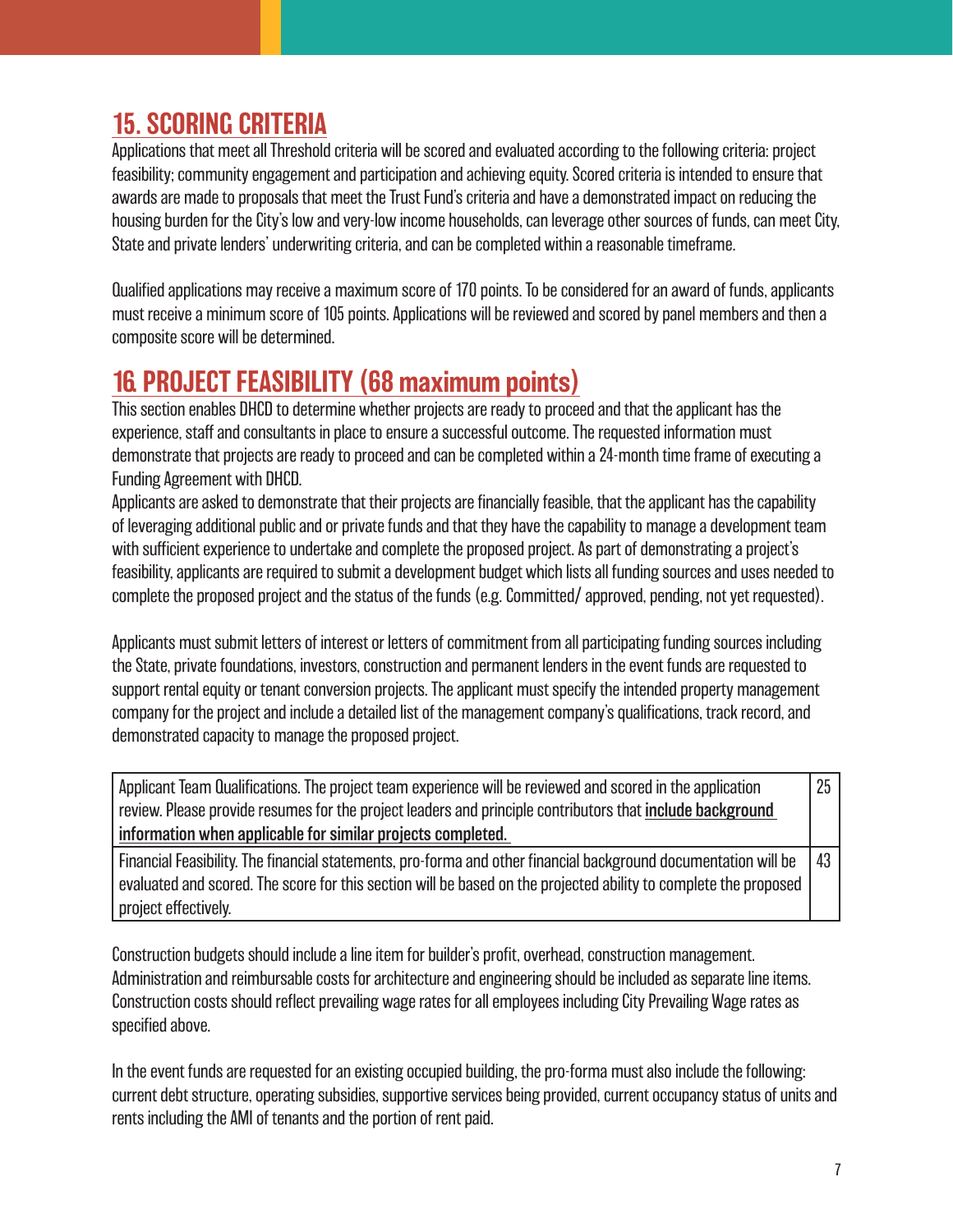In the event funds are requested for personnel and/or consultants, applicants will also be required to submit a personnel budget as well as a list of all consultants, their role, hourly rate and total estimated fee. Applicants should Include a site plan, showing the proposed location of the project, amenities, and sustainability features if requesting as a bonus point. The site plan should indicate current parks and green spaces.

#### 17. SITE CONTROL

discretion of review committee.

Applicants must be able to demonstrate at the time of submission that they have a reasonable expectation of obtaining site control prior to closing on City funding. Documentation can include a copy of the deed to the property, a copy of the sales contract, an executed land disposition agreement or in the case of land being sold by Baltimore City, a letter of intent to purchase the property from HCD. Other evidence may be accepted at the sole discretion of the review committee.

At the time of submission, applicants must be able to demonstrate development approvals required for the project such as: zoning changes, site plan review, street and alley closings and demonstrate that they have had a predevelopment meeting with the Department of Planning. Evidence of the predevelopment meeting must include a copy of the Planning Department Pre-Development meeting request form, a copy of the sign-in sheet and meeting minutes. Meetings can be scheduled by contacting Eric Tiso at eric.tiso@baltimorecity.gov Other documentation can include but is not limited to: a copy of a filed Board of Municipal Zoning Appeals (BMZA) application, Site Plan Review Committee (SPRC) approval, or a Zoning Certification letter from the City Zoning Administrator. In the case of required legislation or public hearings, applicants must demonstrate a reasonable expected timeline for bill introduction and/or hearing schedule. Other documentation may be accepted at the sole

#### 18. COMMUNITY ENGAGEMENT AND PARTICIPATION (25 maximum points)

DHCD is committed to ensuring that development projects:

- Are consistent with and can leverage revitalization plans for the community where the project will be built,
- Support goals stated in the City's Framework for Community Development,
- Provide multiple opportunities for a range of stakeholders to provide input, regardless of their support,
- Provide evidence and a schedule for community ownership and control.

Points will be awarded for projects that meet the following criteria:

| Neighborhood participation in project ownership and control. Points will be awarded when neighborhood<br>residents have a role in the ownership and/or control of: (a) the development project, (b) a development<br>entity that must approve major project decisions and may acquire the property, and (c) an entity that provides<br>ongoing stewardship of the development. |                 |
|--------------------------------------------------------------------------------------------------------------------------------------------------------------------------------------------------------------------------------------------------------------------------------------------------------------------------------------------------------------------------------|-----------------|
| Compatibility with Existing Community Plans and/or Revitalization Strategy. Points will be awarded when the<br>proposed project is compatible with existing, comprehensive community development plans and/or the City's<br><b>Framework for Community Development.</b>                                                                                                        | 10              |
| Community Engagement Plan. Points will be awarded to projects that provide multiple opportunities for a range<br>of stakeholders to provide meaningful input into the project.                                                                                                                                                                                                 | 10 <sup>°</sup> |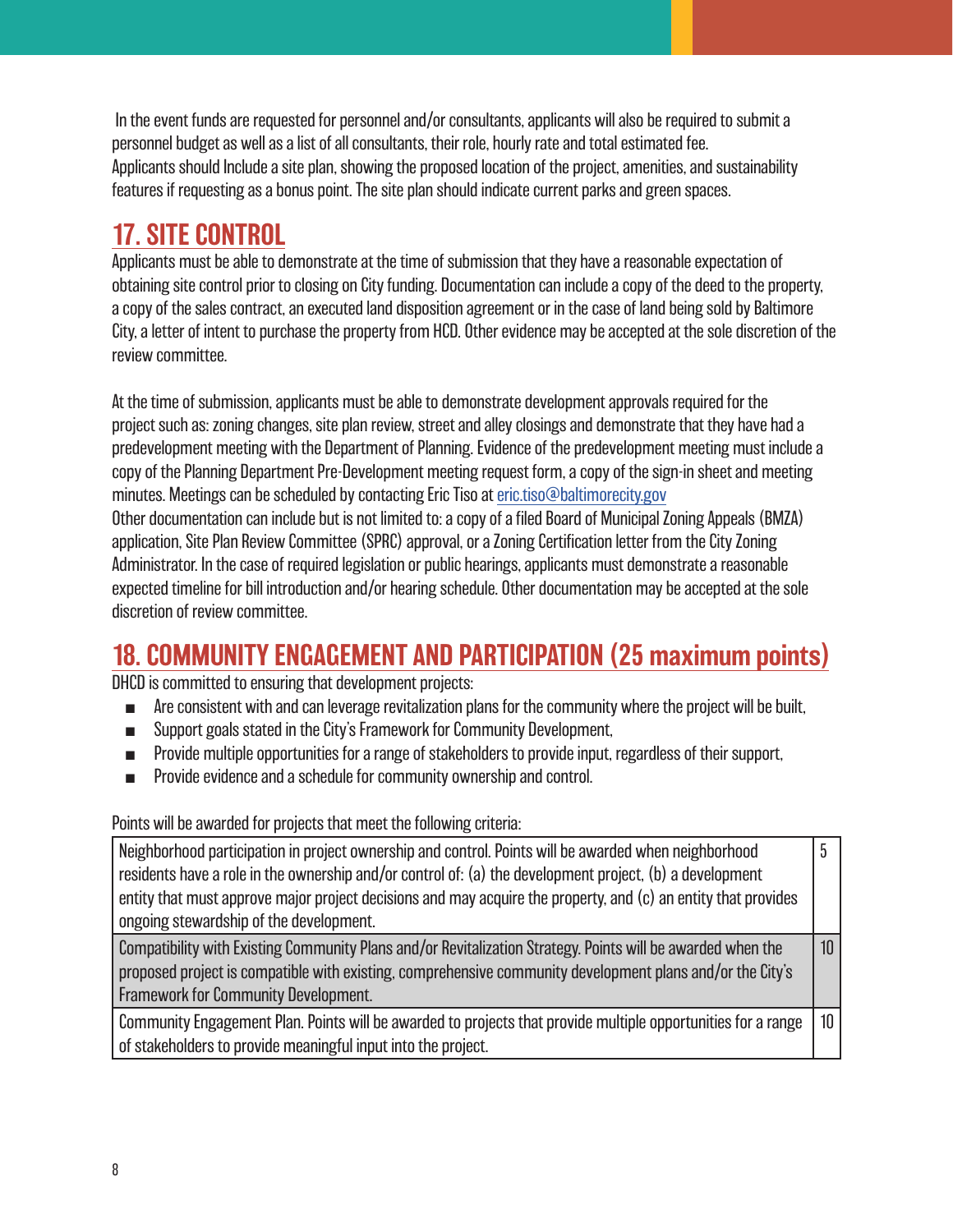### 19. ACHIEVING EQUITY (25 maximum points)

DHCD is committed to using Trust Funds to reduce the financial, social and economic disparities that have affected many of the City's neighborhoods and residents over the past several decades. To that end, applications will be scored based on location, supporting blight elimination (i.e. demolition and/or rehab), providing priority to returning residents and supporting and building residents' ability to create equity and wealth.

Race Equity in Geographic Areas. Recognizing the importance of race equity to development in Baltimore City, points will be awarded to projects that are located in one of the following areas: 12

(a) Communities of Opportunity as defined by the Maryland State QAP for Low-Income Housing Tax Credits,

(b) Impact Investments Areas as defined in the DHCD Community Development Framework, or (c) other major revitalization areas as justified by the applicant.

Opportunities for Returning Residents. Points will be awarded to projects that prioritize affirmative marketing to and placement of tenants who were previously residents of the neighborhood in which the project will be located. 6

Supports Blight Elimination. Points will be awarded to projects that eliminate blight and/or other dangerous or unsafe hazards in the neighborhood in which the project will be located. 7

#### 20. BONUS POINTS

Applicants may choose to apply for bonus points from any of the following categories and may be awarded full or partial points in any one category:

- Long Term Affordability (up to 10 points). Ten points will be awarded to projects that agree to maintain their affordability restrictions in perpetuity, i.e. (for at least 99 years), through a deed restriction or other legally enforceable means. Five points will be awarded to projects that agree to maintain their affordability restrictions for at least 40 years through a deed restriction or other legally enforceable means.
- Supports & Grows Local Businesses (4 points). Applicants are required to demonstrate how their project will support and sustain local businesses. Responses should specify local vendors who will be used, how efforts will be tracked and monitored and any documentation evidencing agreements to utilize local establishments.
- Serves Households at or below 30% AMI (10 points). Points will be awarded to projects that have a significant number of units (up to 25% of total project units) restricted to serve households with incomes at or below 30% AMI.
- Provides Services for Permanent Supportive Housing (5 points). Full points will be awarded to projects that incorporate permanently supportive housing for some portion of the total project units including a detailed plan identifying the qualified entity committing to provide the supportive services as well as the specific services to be offered to fully support households that have been homeless or require other significant accommodations.
- Takes Advantage of Apprenticeships and Training programs (3 points). Applicants are required to provide a plan for utilizing training and apprenticeship programs and to include a letter of intent from the provider. As a condition for receiving funds, applicants will be required to provide an executed Memorandum of Understandings or comparable agreement with the provider.
- Collaboration Across Multiple Neighborhoods (2 points). Applicants are required to provide documentation that their project impacts multiple neighborhoods, how this helps to achieve economies of scale, and how multiple stakeholders are working collaboratively to achieve outcomes.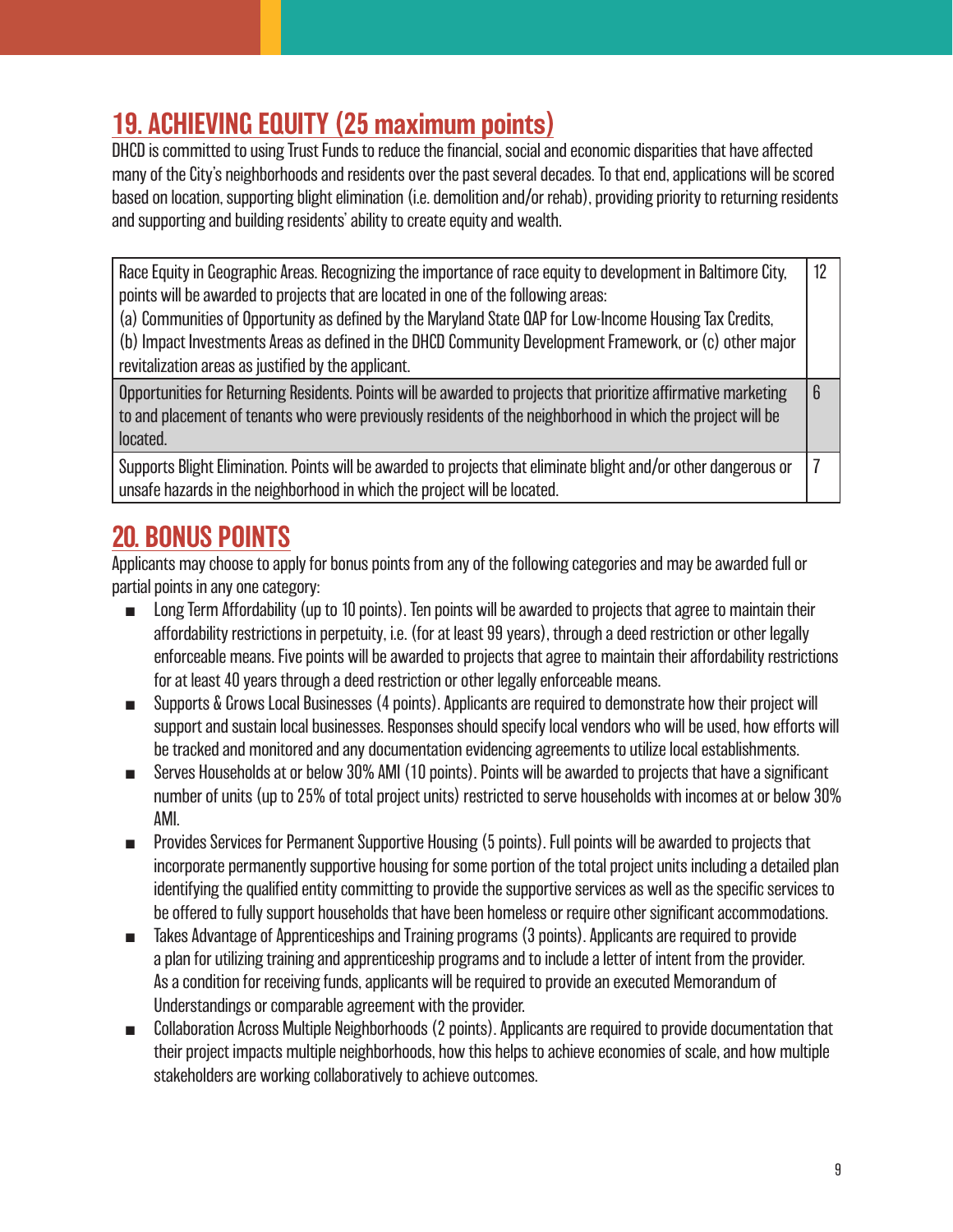- Local Hiring Criteria-Select One Option Only. (up to 7 points). Applicants are required to sign and include a local hiring certification with their submission that must be approved by DHCD or its designee. Project applicants must agree to periodic reporting to and monitoring by DHCD or its designee. Project applicants must take all reasonable and necessary steps to achieve plan outcomes. Failure to achieve plan outcome may disqualify the applicants from future funding rounds or result in other default. Applicants are required to provide a strategy detailing how they will achieve the selected goals. Strategies should detail how residents will be identified, types of jobs anticipated to be available and measures that will be taken to ensure success. The plan should affirmatively seek out individuals with barriers to employment such as a criminal record for appropriate positions. Points will be awarded on the scale specified below to projects whose plans have the following outcomes:
	- ► 70 percent of hours related to construction are provided by City residents, and 51 percent of new hires are from apprenticeship programs (7 points).
	- ► 50 percent of work hours related to construction are provided by City residents, and 35 percent of new hires are from apprenticeship programs (5 points).
	- ► 30 percent of work hours related to construction are provided by City residents, and 20 percent of new hires are from apprenticeship programs (3 points).
- Environmental Sustainability (3 points). Points will be awarded to projects that include a significant plan for environmental sustainability such as deconstruction and debris materials recovery, construction techniques that will reduce impervious surfaces or the carbon footprint, passive housing, urban agriculture, composting or other sustainability initiatives. Site plans should indicate the location of planned programs.
- Developer Fee deferral (10 points). Bonus points will be awarded to projects that defer 10% or more of the development fee.

#### 21. REVIEWING AND AWARDING FUNDS

Applications will be reviewed by an inter- agency committee with experience in affordable housing, development and finance. Applications that meet threshold criteria will be reviewed, scored and ranked by the committee who, at their discretion, may submit written requests for additional information or tour the proposed project sites. Based on the number of applications awarded, the committee can recommend that an applicant receive less funds than requested.

During the review process, questions regarding announcements shall only be directed via email to:

DHCD.AHTFNOFA@baltimorecity.gov applicants are prohibited from contacting specific members of the committee or the Affordable Housing Commission. Those who do, will be disqualified for review.

The committee will provide recommendations to the Deputy Commissioner who will review and submit to the Housing Commissioner. The Housing Commissioner, at his sole discretion, shall have the ability to determine final awards. All applicants will be notified by phone and in email whether their application will be receiving an award of funds. Applicants who did not receive an award of funds, may submit a written request for a debriefing. During the debriefing staff will review the submission and panel's recommendations.

Following written notification, DHCD will post a final list of applications, scores, ranking and amount of trust funds awarded.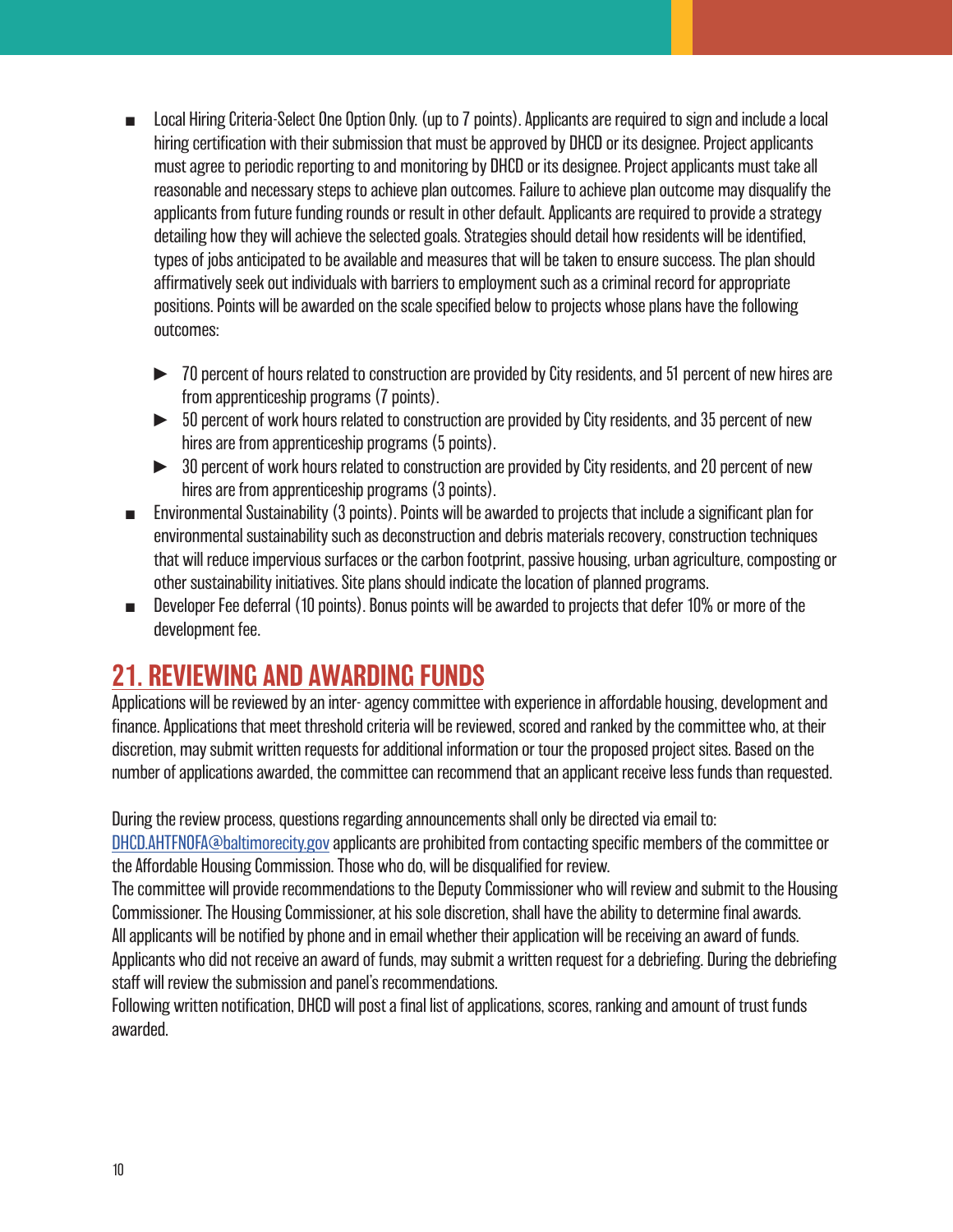#### 22. CONFLICTS OF INTEREST

Applicants will be required to disclose any conflicts of interest regarding the project that they their staff, consultants, boards of directors, contractors or subcontractors may have. DHCD reserves the right as part of the application and award process to request additional information regarding conflicts of interest.

#### 23. UNDERWRITING AND AVAILABILITY OF FUNDS

Following written notification of an award, DHCD staff will schedule an initial meeting with the applicant to review the schedule and how funds will be made available. During this meeting staff will review the Agency's underwriting requirements and will work with the applicant to develop a project schedule. As part of its requirements, DHCD will take a secured lien position in the project. The terms of the lien position will be included as part of the funding discussion.

Applicants will be required to submit a market study demonstrating the housing needs for low-income households who will be served by the project. The market study must have been completed no more than 9 months prior to executing a Funding Agreement. All funds must be committed before DHCD issues its commitment letter which will describe all terms and conditions under which funds will be made available.

Applicants are advised that no funds shall be made available until such time as the Board of Estimates has granted approval and transactional documents have been issued by the Department.

## 24. ADMINISTRATIVE INFORMATION

#### Revisions and Addenda

Should it become necessary to revise any part of this application and/ or guidelines or provide additional information necessary to adequately interpret the provisions and requirements, shall be posted on DHCD's website. Revisions and Addenda will not be provided on an individual basis, therefore all interested applicants are encouraged to review the website periodically at: https://dhcd. baltimorecity.gov/nd/affordable-housing-trust-fund

#### Award Amounts

Final awards are determined by the Housing Commissioner. DHCD reserves the right to make an award of funds in an amount other than what is requested in the NOFA. All awards are subject to final underwriting by DHCD and approval by the City's Board of Estimates.

#### Incurring Expenses

Neither the City of Baltimore nor DHCD will be responsible for any cost incurred by any applicant in preparing and submitting an application in response to this NOFA.